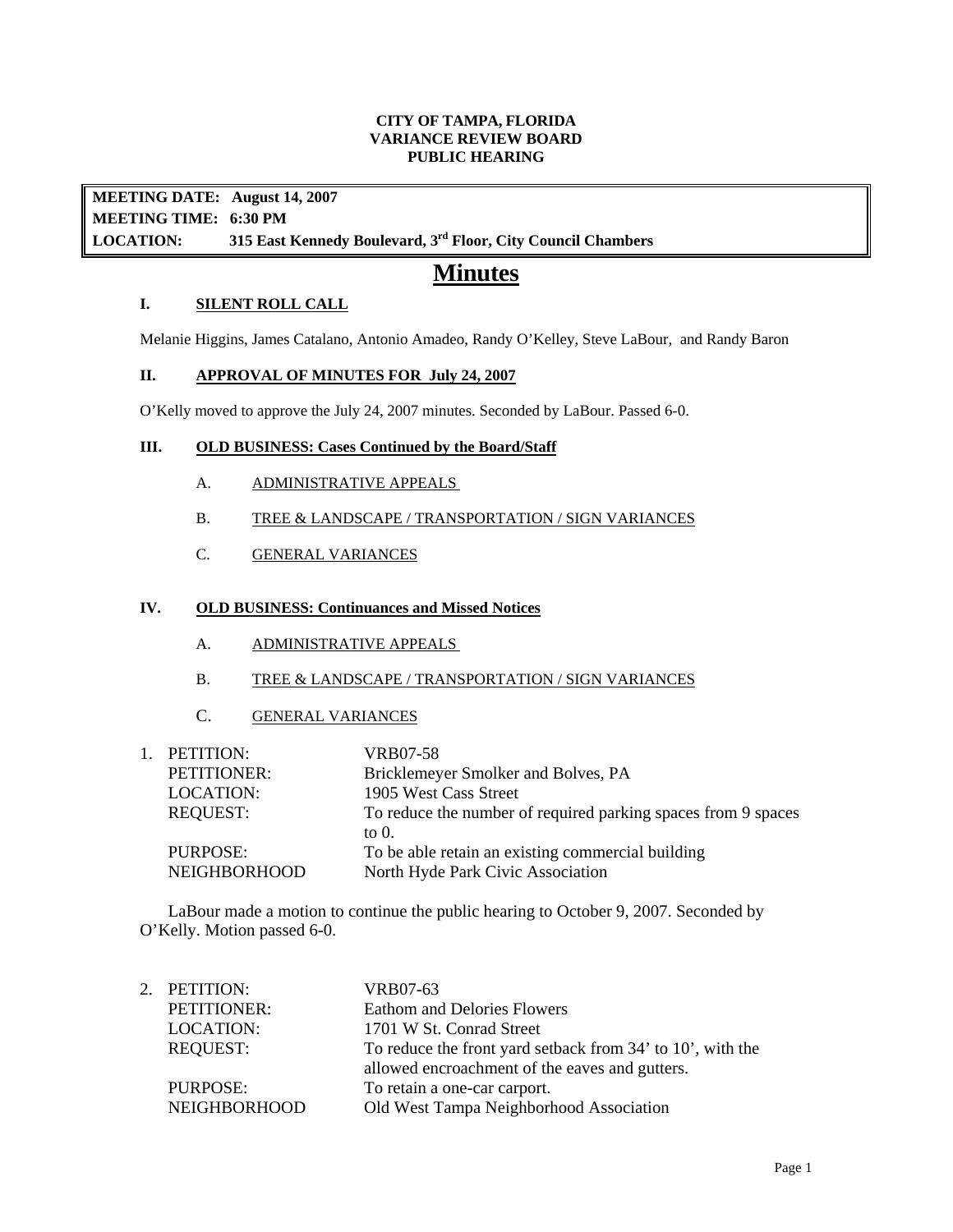Clayton Rose spoke about the need for the variance request. The front yard setback, due to front yard averaging is 34' the request is for 10'. Showed pictures of the carport. That the Flower's could not access the alley. James Catalano asked a question of Mr. Rose about what is adjacent to the property. Mr. Rose said that the property adjacent is City Property. Karen Sonders, a neighbor of Flowers, came to speak about the carport and that she was in favor of the variance request. LaBour made a motion to approve the front yard setback from 34' to 10' and that the carport cannot be enclosed. Catalano seconded. Motion passed 5-1, with Amadeo voting nay.

## **V. NEW BUSINESS**

## A. ADMINISTRATIVE APPEALS

| PETITIONER:<br>Perry Darby<br>403 Fern Street<br><b>LOCATION:</b><br><b>REQUEST:</b><br>allowed encroachment of the eaves and gutters.<br>To enclose and existing carport for a garage.<br>PURPOSE:<br><b>NEIGHBORHOOD</b><br>Seminole Heights Overlay District | 3. PETITION: | VRB07-75                                                   |
|-----------------------------------------------------------------------------------------------------------------------------------------------------------------------------------------------------------------------------------------------------------------|--------------|------------------------------------------------------------|
|                                                                                                                                                                                                                                                                 |              |                                                            |
|                                                                                                                                                                                                                                                                 |              |                                                            |
|                                                                                                                                                                                                                                                                 |              | To reduce a front yard setback from 18'6" to 17', with the |
|                                                                                                                                                                                                                                                                 |              |                                                            |
|                                                                                                                                                                                                                                                                 |              |                                                            |
|                                                                                                                                                                                                                                                                 |              |                                                            |

Perry Darby agent for the owner spoke about the need for the variance. Randy Baron had to disclose that he is part of the Seminole Height Neighborhood Association and that he has previous knowledge of this case. The Agent showed pictures showing that the attic access is from his carport. He also showed pictures of 6708 Wellington and a garage that was allowed to extend beyond the home. Move to receive and file pictures of other homes in the neighborhood. Antonio Amadeo spoke about what extends beyond the roof. LaBour spoke about the other homes and when they were built. Susan Law, treasurer of Old Seminole Heights Neighborhood Association, spoke against the enclosure of the carport. Catalano asked whom did she represent. Catalano spoke about the need not to go against the Neighborhood Association and uphold the intent of the Seminole Heights Overlay. Catalano made a motion to uphold the zoning administrator's decision to not allow the projection of garages beyond the principal structure. Seconded by Baron. Motion passed 6-0. The alternative design request was denied.

| 4. PETITION:                    | VRB07-84                                                                                                   |
|---------------------------------|------------------------------------------------------------------------------------------------------------|
| PETITIONER:                     | City of Tampa CSC/Jeb Kirby                                                                                |
| <b>LOCATION:</b>                | 4013 W Tacon Street                                                                                        |
| <b>REQUEST:</b>                 | To reduce a front yard setback from 25' to 20', with the allowed<br>encroachment of the eaves and gutters. |
| PURPOSE:<br><b>NEIGHBORHOOD</b> | To construct a single family residence.<br>Virginia Park                                                   |

Dave Jennings from CSC spoke about the request and the need for the variance-that the City. Disapproved the original plans, that the petition corrected the rear yard setback and resubmitted, the plans were approved. The structure was slid forward to the front in order to meet front yard setback. They approved the plans that showed the violation of the front yard setback. An administrative variance could not be remedy the variance. The house has been built. Catalano ask the questions about the lot being a 50' by 100', but an RS-60 Zoning District. LaBour indicated that the Builder did not miss measure, but was City's Staff mistake. John Talley spoke about his objections to the variance request. That it does impact his property. At this point Donna Wysong spoke about the need to continue this case to the next hearing date. The Board made a motion to Continue to September 11, 2007. Seconded by LaBour. Motion passed 6-0.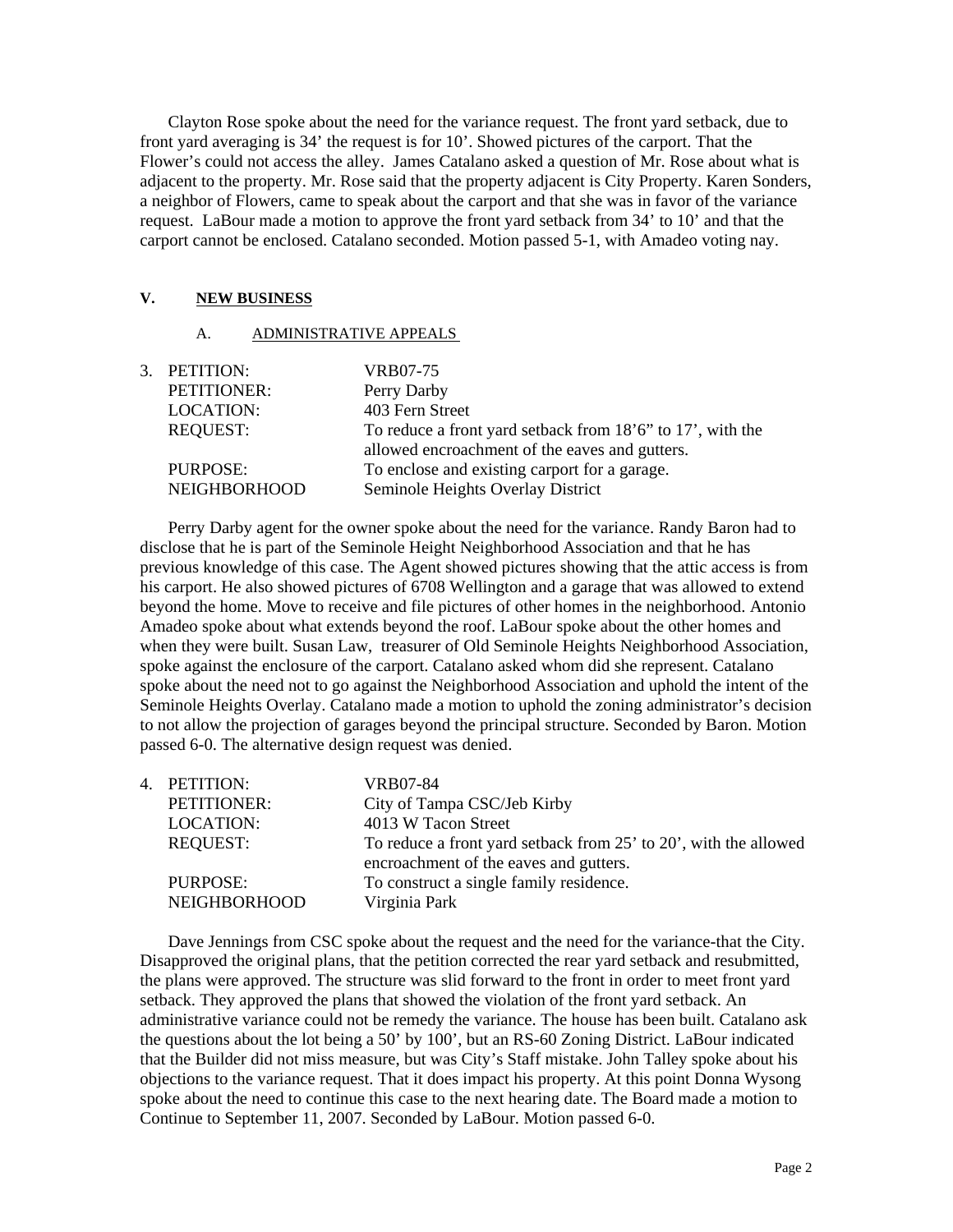#### B. TREE & LANDSCAPE / TRANSPORTATION / SIGN VARIANCES

| 5. PETITION:        | VRB07-67                            |
|---------------------|-------------------------------------|
| <b>PETITIONER:</b>  | Charles C. Barbour                  |
| <b>LOCATION:</b>    | 1306 W Sitka Street                 |
| <b>REQUEST:</b>     | To remove a protected tree          |
| <b>PURPOSE:</b>     | The protect the foundation of home. |
| <b>NEIGHBORHOOD</b> | Lowry Park Central Civic            |

Charles Barbour spoke about the need to remove the oak tree and how it is damaging the driveway and the potential of the roots to damage the house. Showed pictures of the tree and the need for removal. Showed pictures of the damage to the driveway and possible damage to the house. Move to receive and file pictures and letter in support. Dave Riley spoke about the need to prune the roots of the tree. Dave Reily indicated that the tree is a candidate for removal because of what has been done to the tree. There was overpruning to the tree. LaBour spoke about the grand tree ordinance and the need to protect, protected trees. Catalano moved to deny the variance request to remove a protected tree. Seconded by Labour. 6-0, motion was denied.

| 6. PETITION:        | VRB07-71                                                       |
|---------------------|----------------------------------------------------------------|
| PETITIONER:         | William and Julie Mehr                                         |
| <b>LOCATION:</b>    | 4106 W Horatio Street                                          |
| <b>REQUEST:</b>     | To encroach within the protective radius of a protective tree. |
| PURPOSE:            | To remodel a single family residence.                          |
| <b>NEIGHBORHOOD</b> | <b>Swann Estates</b>                                           |
|                     |                                                                |

Mr. Mehr spoke about the two trees on the property and the need to remodel the house. Mr. Reily has been out to the house about three times and the need to barricade around the trees to protect them during construction. Questions to Dave Reily from Randy Baron about the growth of the trees and that they would build pier and lintel construction. Positive site plan for the growth of the trees. Catalano made a motion to approve the variance. Seconded by Amadeo. Motion passed 6- 0.

|                     | VRB07-73                                                  |
|---------------------|-----------------------------------------------------------|
| <b>PETITIONER:</b>  | James Walker                                              |
| <b>LOCATION:</b>    | 6825 N $22nd$ Street                                      |
| <b>REQUEST:</b>     | To encroach within the protective radius of a grand tree. |
| <b>PURPOSE:</b>     | To construct a commercial building.                       |
| <b>NEIGHBORHOOD</b> | Old Seminole Heights Neighborhood Association             |
|                     | 7. PETITION:                                              |

Petitioner requested a continuance to September 11, 2007.

C. GENERAL VARIANCES

| To reduce the side yard setback from 7' to 4'. |
|------------------------------------------------|
|                                                |
|                                                |
|                                                |

Scott Geresy spoke to the need for the variance and the large trees on the lots. Moved to receive and file the letter in support of the variance from the neighborhood association. Showed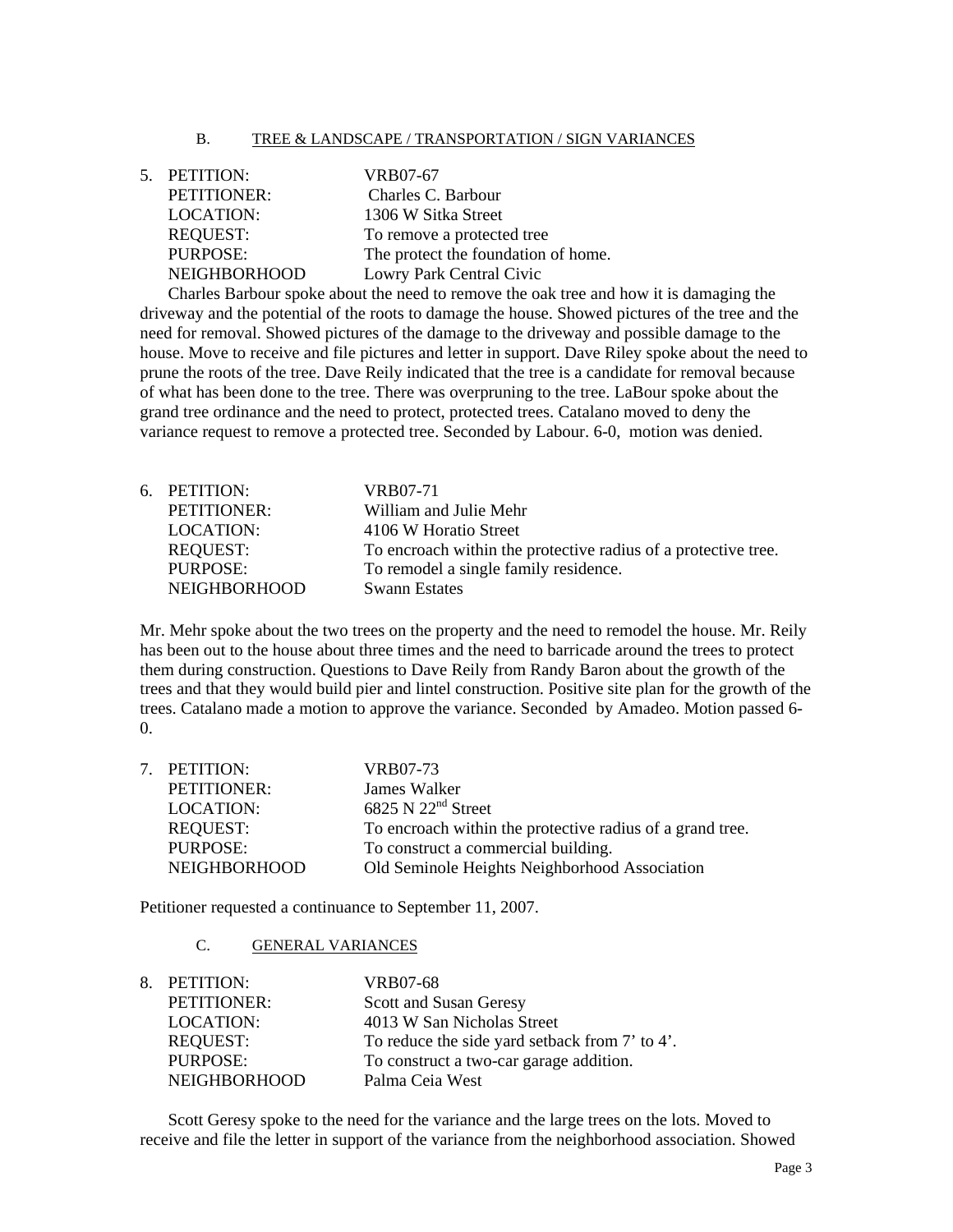the existing site plan. Catalano spoke in favor of the variance request. No other place for him to put the garage. Labour spoke in favor of the variance. Baron made a motion to approve the variance request . Amadeo seconded the motion. Motion passed 6-0.

| 9. PETITION:        | VRB07-69                                                     |
|---------------------|--------------------------------------------------------------|
| PETITIONER:         | John Scioscia                                                |
| <b>LOCATION:</b>    | 561 Lucerne Avenue                                           |
| <b>REQUEST:</b>     | To reduce the front yard setback from 25' to 17.7', with the |
|                     | allowed encroachment of the eaves and gutters.               |
| PURPOSE:            | To construct a carport.                                      |
| <b>NEIGHBORHOOD</b> | Davis Islands Civic Association                              |

Mr. Sciasco showed the carport to be built and that it would create a bungalow affect. Showed the site plan and the irregularly shaped lot. Showed picture of the property . Amadeo is in support of the addition and felt that it met the hardship criteria. Amadeo made a motion to approve the front yard setback from 25' to 17.7' and that the carport cannot be enclosed. Seconded by Catalano. Motion passed 6-0.

| 10. PETITION:    | VRB07-70                                                          |
|------------------|-------------------------------------------------------------------|
| PETITIONER:      | Robert M Stoler                                                   |
| <b>LOCATION:</b> | 563 Madeira Avenue                                                |
| <b>REQUEST:</b>  | To increase the side yard setback from 7' to 5.9', and front yard |
|                  | setback from 25' to 19', with the allowed encroachments of the    |
|                  | eaves and gutters.                                                |
| PURPOSE:         | To construct a garage addition                                    |
| NEIGHBORHOOD     | Davis Island Civic Association                                    |
|                  |                                                                   |

The Board made a motion to continue the public hearing to September 11, 2007. The motion was seconded. Motion passed 6-0.

| 11. PETITION:   | VRB07-72                                                          |
|-----------------|-------------------------------------------------------------------|
| PETITIONER:     | Enethenia Lango Salmon                                            |
| LOCATION:       | $8208$ N 9 <sup>th</sup> Street                                   |
| <b>REQUEST:</b> | To reduce the rear yard setback from 20' to 12', with the allowed |
|                 | encroachment of the eaves and gutters.                            |
| PURPOSE:        | To retain a residential addition.                                 |

Mrs. Salmon spoke about the need for the variance and the reason that the addition was built. Trying to make right the addition that was done without permits and has code enforcement action against her. Made a motion to receive and file letters in support of the addition. Amadeo spoke to the impact of the addition and that he did not feel that it negatively impacted the neighborhood. Higgins spoke in favor of the request. Amadeo made a motion to approve the rear yard setback. Seconded by Catalano. Motion passed 6-0.

| 12. PETITION:       | VRB07-74                                                         |
|---------------------|------------------------------------------------------------------|
| PETITIONER:         | Frank and Constance Liuzzo                                       |
| <b>LOCATION:</b>    | 6702 N Elizabeth                                                 |
| <b>REQUEST:</b>     | Reduction of side yard setback from 7' to 4'7", with the allowed |
|                     | encroachment of the eaves and gutters.                           |
| PURPOSE:            | To re-construct a single family addition to code.                |
| <b>NEIGHBORHOOD</b> | Old Seminole Height Neighborhood Association                     |
|                     |                                                                  |